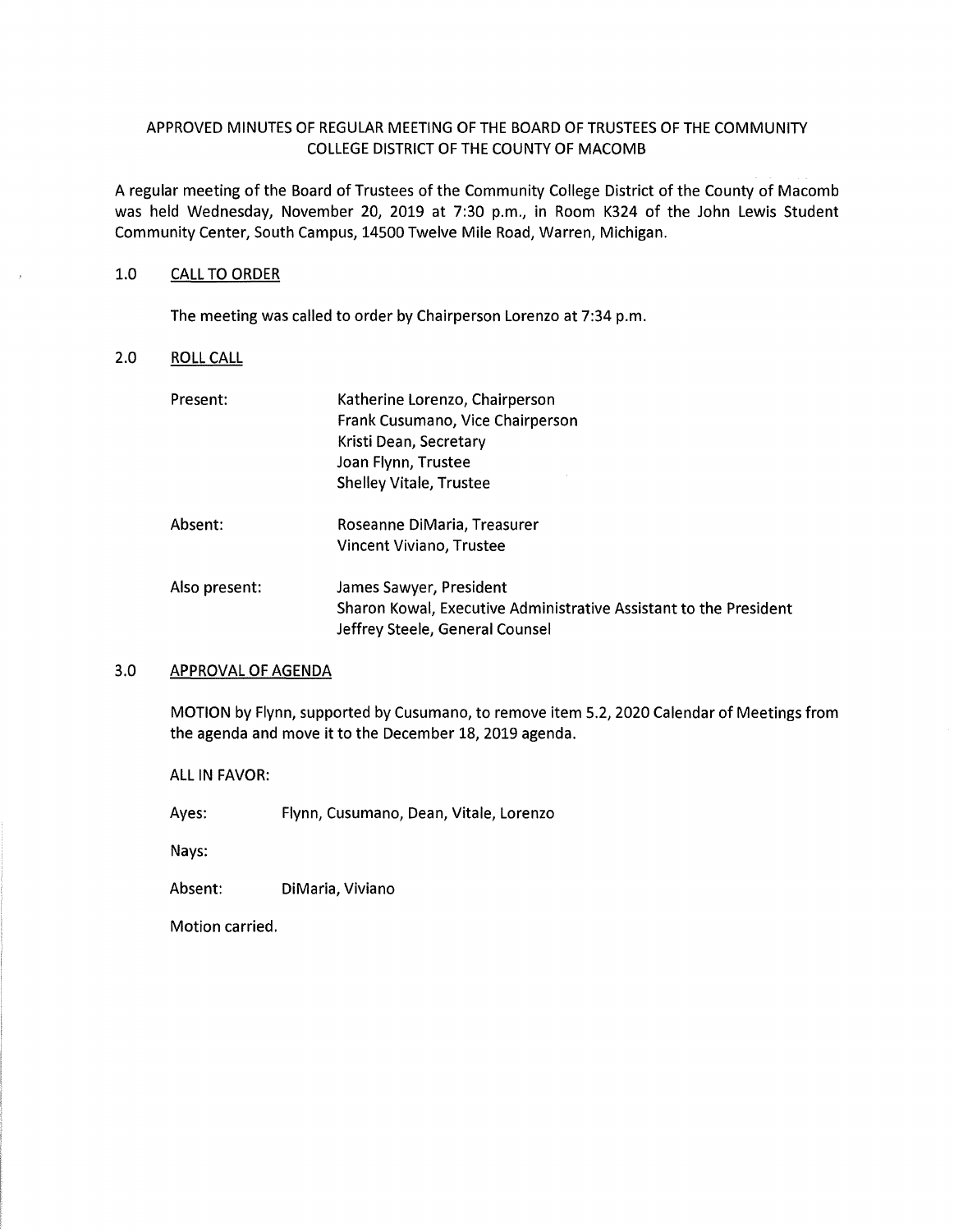### 4.0 APPROVAL OF MINUTES

4.1 Information Session. October 16, 2019

MOTION by Cusumano, supported by Dean, to approve the minutes of the October 16, 2019 information session, as read.\* \*\*Minutes approved with corrections.

ALL IN FAVOR:

Ayes: Cusumano, Dean, Flynn, Vitale, Lorenzo

Nays:

Absent: DiMaria, Viviano

Motion carried.

4.2 Closed Session, October 16. 2019

MOTION by Cusumano, supported by Flynn, to approve the minutes of the October 16, 2019 closed session, as read.

ALL IN FAVOR:

Ayes: Cusumano, Flynn, Dean, Vitale, Lorenzo

Nays:

Absent: DiMaria, Viviano

Motion carried.

## **4.3** Regular Meeting. October 16. 2019

MOTION by Cusumano, supported by Dean, to approve the minutes of the October 16, 2019 regular meeting, as read. \*The correction made by Trustee Cusumano was for the October 16, 2019 information session minutes on page 14, paragraph 5 - nets and bounds should be metes and bounds (twice in same paragraph). \*\*Minutes approved with corrections.

ALL IN FAVOR:

Ayes: Cusumano, Dean, Flynn, Vitale, Lorenzo

Nays:

Absent: DiMaria, Viviano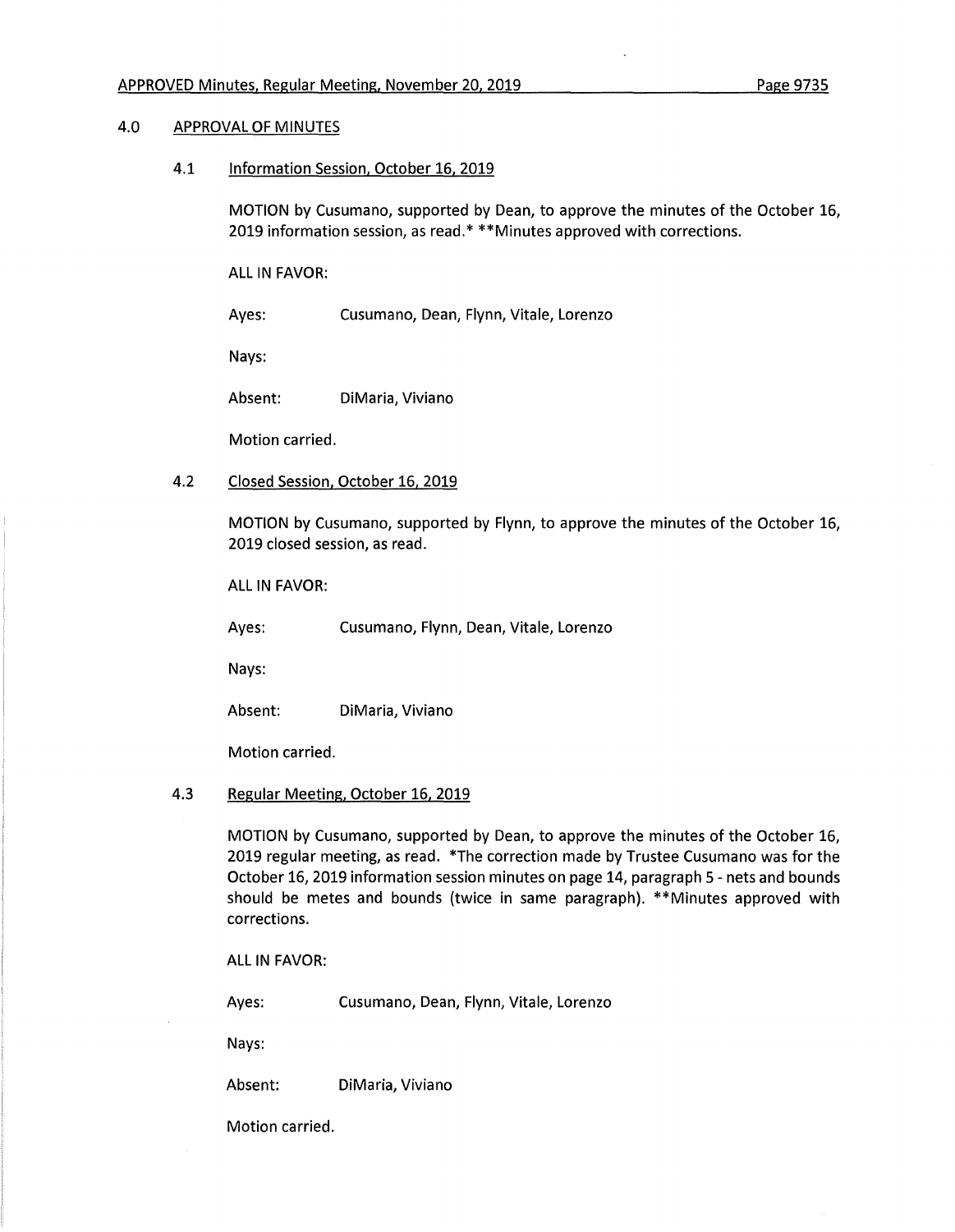#### 5.0 **BOARD OF TRUSTEES REPORTS/PROPOSALS**

5.1 Board of Trustees Reports (verbal)

None.

- 5.2 2020 Calendar of Meetings Item tabled until December 18, 2019 meeting
- 6.0 PRESIDENT'S REPORT (verbal)
	- 1) President Sawyer said Strategic Plan 2025 is on tonight's agenda (Item 11.5) for Board of Trustee approval. He publically thanked the trustees for their involvement throughout the planning process. He thanked the faculty and staff who have been very engaged in the process. President Sawyer was proud to announce that over 1,600 people participated by way of responding to surveys, attending meetings, or providing feedback in some capacity. He said this reflects a comprehensive plan to address the needs of not only the students but also the internal stakeholders and the community as well. He thanked everyone for their participation.
	- 2) President Sawyer wished the Board of Trustees and the faculty and staff here this evening a Happy Thanksgiving. Enjoy the holiday with your family and friends.

## 7.0 FINANCIAL REPORTS

7.1 Financial Statements - October 31, 2019

MOTION by Cusumano, supported by Flynn, to receive and file the financial statements for the four months ended October 31, 2019.

ALL IN FAVOR:

Ayes: Cusumano, Flynn, Dean, Vitale, Lorenzo

Nays:

Absent: DiMaria, Viviano

Motion carried.

7.2 Investment Report - November 3, 2019

MOTION by Flynn, supported by Dean, to receive and file the investment report of securities held as of November 3, 2019.

ALL IN FAVOR:

Ayes: Flynn, Dean, Vitale, Lorenzo

Nays: Cusumano

Absent: DiMaria, Viviano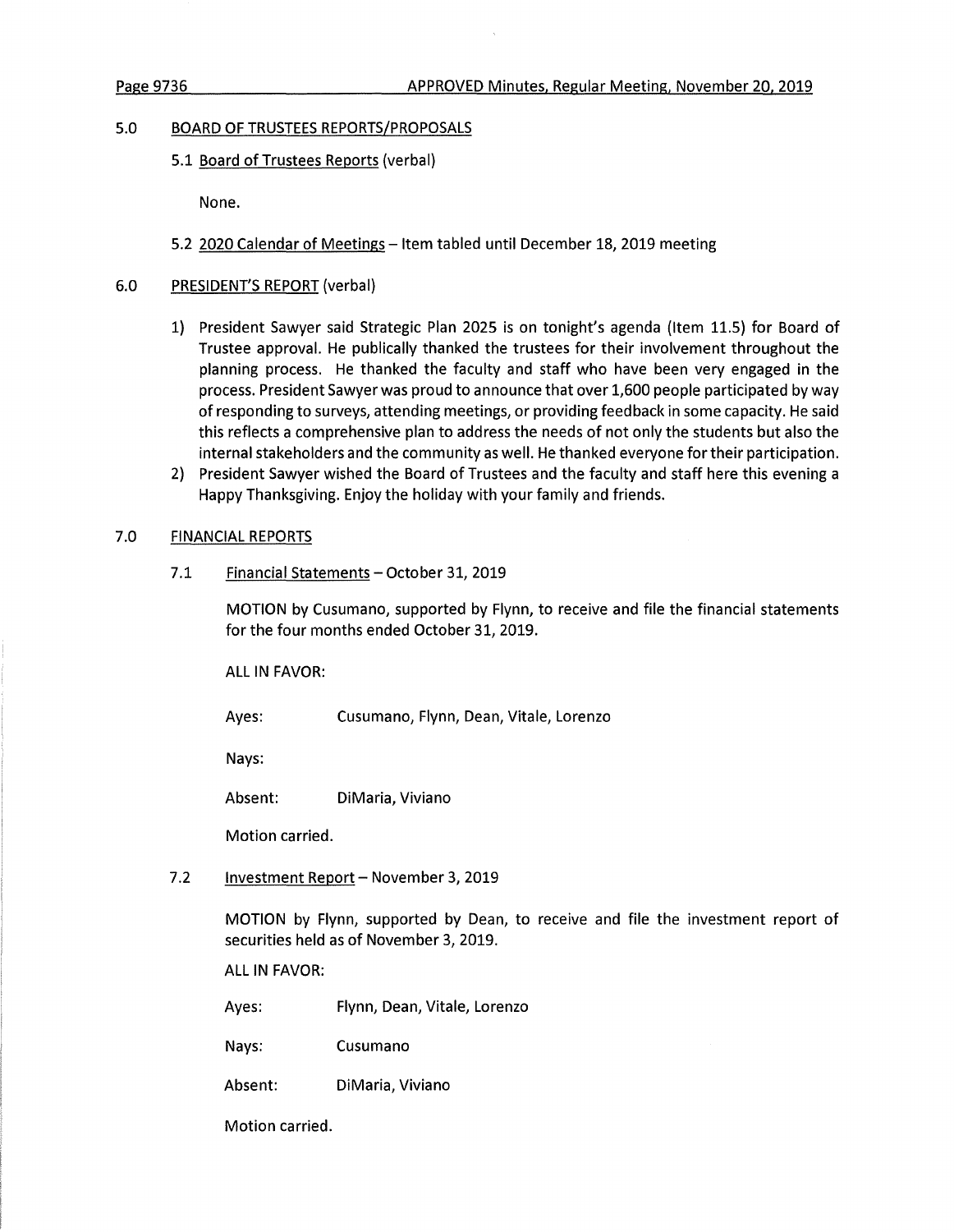# 8.0 AUDIENCE PARTICIPATION (verbal)

None.

## 9.0 PERSONNEL REPORTS

9.1 Personnel Actions

9.1A. Samantha Bowlin. Instructor of Law Enforcement. General

MOTION by Flynn, supported by Dean, to approve the appointment of Samantha Bowlin, Instructor of Law Enforcement, General.

ROLL CALL VOTE:

Ayes: Flynn, Dean, Cusumano, Vitale, Lorenzo

Nays:

Absent: DiMaria, Viviano

Motion carried.

## 9.1B. John Chirco. Instructor of Accounting

MOTION by Cusumano, supported by Flynn, to approve the appointment of John Chirco, Instructor of Accounting.

ROLL CALL VOTE:

Ayes: Cusumano, Flynn, Dean, Vitale, Lorenzo

Nays:

Absent: DiMaria, Viviano

Motion carried.

# 10.0 REPORTS OF ADMINISTRATION - INFORMATION ITEMS (None)

### 11.0 REPORTS OF ADMINISTRATION - ACTION ITEMS

11.1 Donations - October 31, 2019

MOTION by Vitale, supported by Flynn, to accept the donations as presented and acknowledged by the Administration.

ALL IN FAVOR:

Ayes: Vitale, Flynn, Dean, Lorenzo

Nays: Cusumano

Absent: DiMaria, Viviano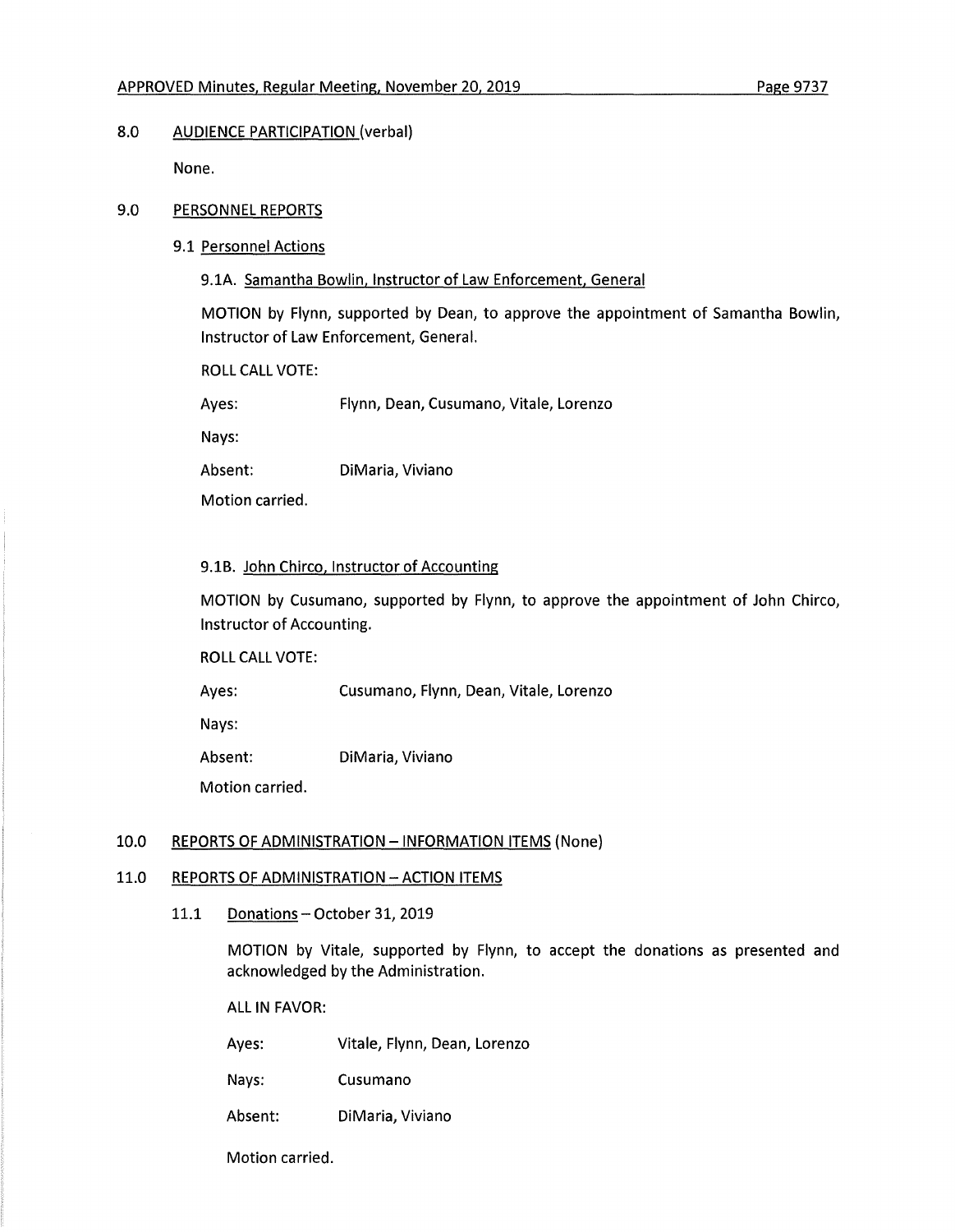#### REPORTS OF ADMINISTRATION - ACTION ITEMS - Continued

- 11.2 Change Orders (none)
- 11.3 Authorization for Purchases (none)
- 11.4 Resolution for Summer Property Tax Levy

MOTION by Cusumano, supported by Dean, to adopt the attached resolution for the levy of summer property taxes as presented.

ROLL CALL VOTE:

Ayes: Cusumano, Dean, Flynn, Vitale, Lorenzo

Nays:

Absent: DiMaria, Viviano

Motion carried.

## 11.5 Approval of Strategic Plan 2025

MOTION by Vitale, supported by Dean that the Board of Trustees approve the Mission, Vision and Strategy Statements that constitute Macomb Community College, Strategic Plan 2025.

Discussion:

Trustee Cusumano indicated that from his perspective, it is an honor and privilege to participate in this process. He knows that there has been broad participation by other members of the Board. He wants the stakeholders, faculty and staff members of Macomb Community College to understand that we are all in this together and that the Board is behind you 100 percent.

Chairperson Lorenzo said to Trustee Cusumano that is something we all feel and thank you for saying it.

Trustee Flynn stated that was her first experience with having so many people involved with the input on a proposal. It was great, everyone was involved - the community, faculty, and students, everyone. It was a learning lesson for her.

ROLL CALL VOTE:

Ayes: Vitale, Dean, Cusumano, Flynn, Lorenzo

Nays:

Absent: DiMaria, Viviano